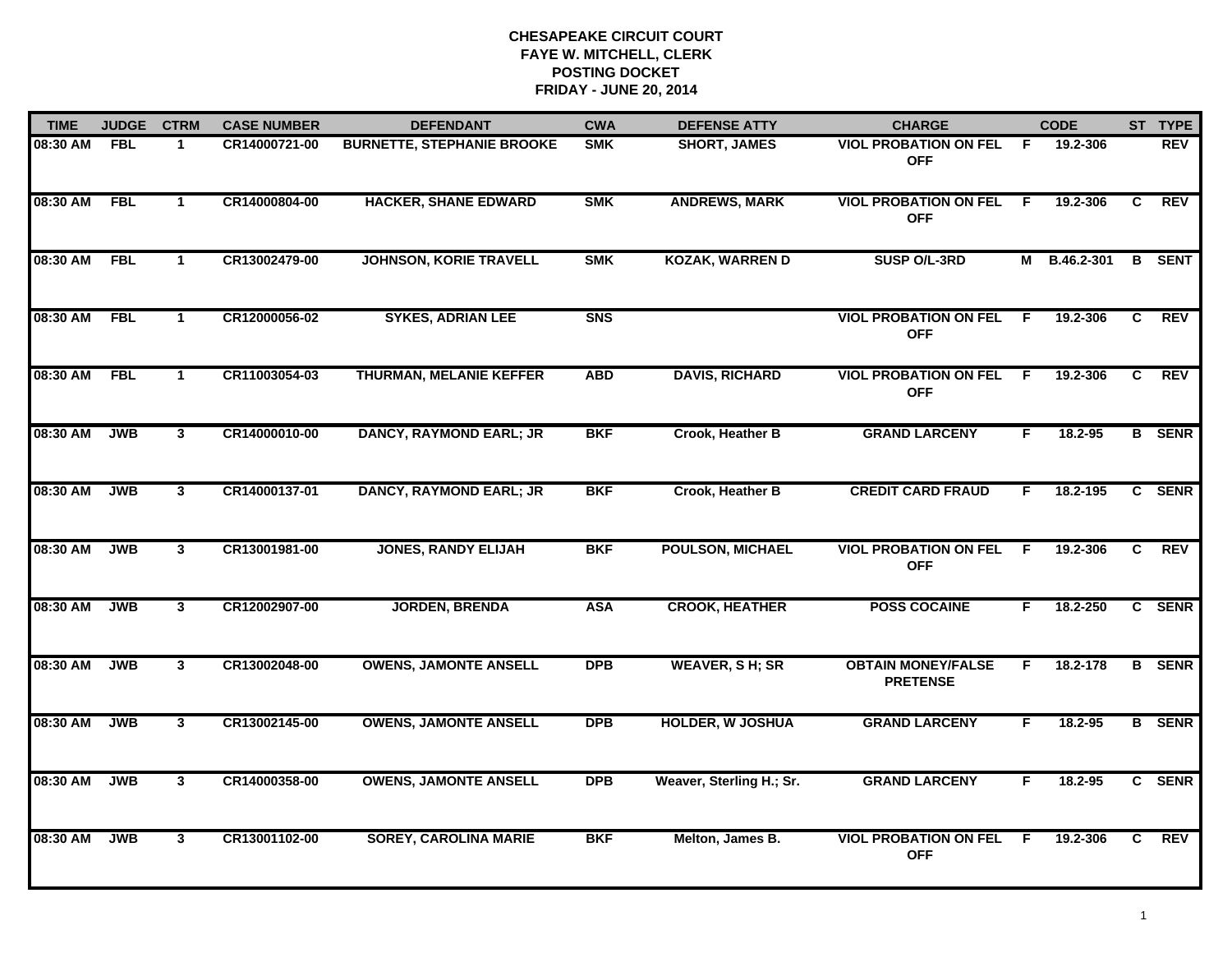| <b>TIME</b>   | <b>JUDGE</b> | <b>CTRM</b>             | <b>CASE NUMBER</b> | <b>DEFENDANT</b>               | <b>CWA</b> | <b>DEFENSE ATTY</b>       | <b>CHARGE</b>                                  |     | <b>CODE</b> |   | ST TYPE       |
|---------------|--------------|-------------------------|--------------------|--------------------------------|------------|---------------------------|------------------------------------------------|-----|-------------|---|---------------|
| 08:30 AM      | <b>JWB</b>   | 3                       | CR13002608-00      | <b>WILSON, LEON ANTHONY</b>    | <b>BKF</b> | <b>SHORT, JAMES</b>       | <b>VIOL PROBATION ON FEL</b><br><b>OFF</b>     | - F | 19.2-306    | C | <b>REV</b>    |
| 08:30 AM      | <b>FHC</b>   | $\overline{\mathbf{4}}$ | CR13000857-02      | <b>DURAND, ANDREW VINCENT</b>  | <b>DJH</b> | <b>BYRUM, ROBERT</b>      | <b>VIOL GOOD BEHAV ON MISD M</b><br><b>OFF</b> |     | 19.2-306    | C | <b>REV</b>    |
| 08:30 AM      | <b>FHC</b>   | 4                       | CR10000220-07      | <b>KELLOUGH, CHRISTIA LYNN</b> | <b>CLB</b> | <b>BARLOW, JASON A</b>    | <b>VIOL PROBATION ON FEL</b><br><b>OFF</b>     | F.  | 19.2-306    | C | <b>REV</b>    |
| 08:30 AM      | <b>FHC</b>   | 4                       | CR14000126-00      | <b>KELLOUGH, CHRISTIA LYNN</b> | CLB        | Winn, A Robinson          | <b>IDENTITY THEFT</b>                          | F.  | 18.2-186.3  | B | <b>SENR</b>   |
| 08:30 AM      | <b>FHC</b>   | 4                       | CR14000126-01      | <b>KELLOUGH, CHRISTIA LYNN</b> | CLB        | Winn, A Robinson          | <b>CREDIT CARD FRAUD</b>                       | F.  | 18.2-195    |   | <b>B</b> SENR |
| 08:30 AM      | <b>FHC</b>   | 4                       | CR14000126-02      | <b>KELLOUGH, CHRISTIA LYNN</b> | CLB        | Winn, A Robinson          | <b>CREDIT CARD LTHEFT</b>                      | F.  | 18.2-192    |   | <b>B</b> SENR |
| 08:30 AM      | <b>FHC</b>   | $\overline{\mathbf{4}}$ | CR11001989-03      | <b>MILLS, JAMES DAVID</b>      | <b>KAM</b> | <b>HARRIS, BRIAN</b>      | <b>VIOL PROBATION ON FEL</b><br><b>OFF</b>     | E   | 19.2-306    | C | REV           |
| 08:30 AM MATA |              | 5                       | CR13000306-00      | <b>DEVITO, FREDERICK; JR</b>   | <b>AMF</b> | <b>PASS, STEPEHANIE P</b> | <b>INDECENT LIBERTIES</b><br>W/CHILD < 15      | F   | 18.2-370    |   | C SENR        |
| 08:30 AM MATA |              | 5                       | CR13000306-01      | <b>DEVITO, FREDERICK; JR</b>   | <b>AMF</b> | <b>PASS, STEPHANIE P</b>  | CARNAL KNOW 13-14Y W/O F<br><b>FORCE</b>       |     | 18.2-63     |   | C SENR        |
| 08:30 AM MATA |              | 5                       | CR13000306-02      | <b>DEVITO, FREDERICK; JR</b>   | <b>AMF</b> | <b>PASS, STEPHANIE P</b>  | CARNAL KNOW 13-14Y W/O F<br><b>FORCE</b>       |     | $18.2 - 63$ |   | C SENR        |
| 08:30 AM MATA |              | 5                       | CR13000306-03      | <b>DEVITO, FREDERICK; JR</b>   | <b>AMF</b> | <b>PASS, STEPHANIE P</b>  | CARNAL KNOW 13-14Y W/O F<br><b>FORCE</b>       |     | $18.2 - 63$ |   | C SENR        |
| 08:30 AM MATA |              | 5                       | CR13000306-04      | <b>DEVITO, FREDERICK; JR</b>   | <b>AMF</b> | <b>PASS, STEPHANIE P</b>  | CARNAL KNOW 13-14Y W/O F<br><b>FORCE</b>       |     | $18.2 - 63$ |   | C SENR        |
| 08:30 AM MATA |              | 5                       | CR13000306-05      | <b>DEVITO, FREDERICK; JR</b>   | <b>AMF</b> | <b>PASS, STEPHANIE P</b>  | CARNAL KNOW 13-14Y W/O F<br><b>FORCE</b>       |     | 18.2-63     |   | C SENR        |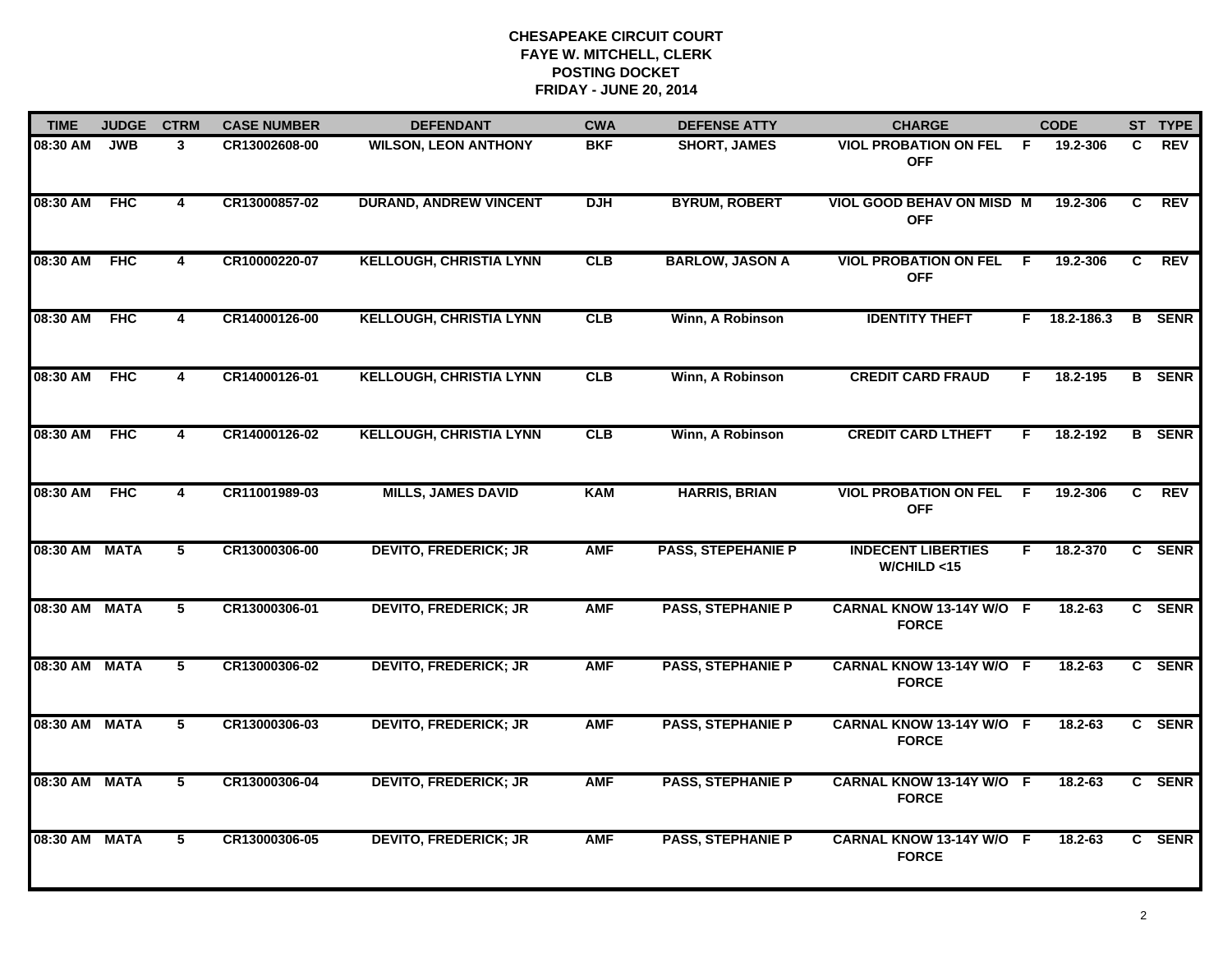| <b>TIME</b>   | <b>JUDGE</b> | <b>CTRM</b>    | <b>CASE NUMBER</b> | <b>DEFENDANT</b>                | <b>CWA</b> | <b>DEFENSE ATTY</b>      | <b>CHARGE</b>                                |    | <b>CODE</b> |    | ST TYPE       |
|---------------|--------------|----------------|--------------------|---------------------------------|------------|--------------------------|----------------------------------------------|----|-------------|----|---------------|
| 08:30 AM MATA |              | 5              | CR13000306-06      | <b>DEVITO, FREDERICK; JR</b>    | <b>AMF</b> | <b>PASS, STEPHANIE P</b> | SEXUAL OFF W/MINOR BY F<br><b>COMPUTER</b>   |    | 18.2-374.3  | C. | <b>SENR</b>   |
| 08:30 AM MATA |              | $\overline{5}$ | CR13000306-07      | <b>DEVITO, FREDERICK; JR</b>    | <b>AMF</b> | <b>PASS, STEPHANIE P</b> | <b>INDECENT LIBERTIES</b><br>W/CHILD < 15    | F. | 18.2-370    |    | C SENR        |
| 08:30 AM MATA |              | $\overline{5}$ | CR13000306-08      | <b>DEVITO, FREDERICK; JR</b>    | <b>AMF</b> | <b>PASS, STEPHANIE P</b> | <b>INDECENT LIBERTIES</b><br>W/CHILD < 15    | F. | 18.2-370    |    | C SENR        |
| 08:30 AM MATA |              | 5              | CR13000306-09      | <b>DEVITO, FREDERICK; JR</b>    | <b>AMF</b> | <b>PASS, STEPHANIE P</b> | CARNAL KNOW 13-14Y W/O F<br><b>FORCE</b>     |    | 18.2-63     |    | C SENR        |
| 08:30 AM MATA |              | 5              | CR13000306-10      | <b>DEVITO, FREDERICK; JR</b>    | <b>AMF</b> | <b>PASS, STEPHANIE P</b> | CARNAL KNOW 13-14Y W/O F<br><b>FORCE</b>     |    | $18.2 - 63$ |    | C SENR        |
| 08:30 AM MATA |              | 5              | CR13000306-11      | <b>DEVITO, FREDERICK; JR</b>    | <b>AMF</b> | <b>PASS, STEPHANIE P</b> | <b>BATTERY, SEXUAL</b>                       | М  | 18.2-67.4   |    | C SENR        |
| 08:30 AM MATA |              | 5              | CR13000306-13      | <b>DEVITO, FREDERICK; JR</b>    | <b>AMF</b> | <b>PASS, STEPHANIE P</b> | CARNAL KNOW 13-14Y W/O F<br><b>FORCE</b>     |    | 18.2-63     | C. | <b>SENR</b>   |
| 08:30 AM MATA |              | $\overline{5}$ | CR13000306-14      | <b>DEVITO, FREDERICK; JR</b>    | <b>AMF</b> | <b>PASS, STEPHANIE P</b> | <b>INDECENT LIBERTIES</b><br>W/CHILD < 15    | F. | 18.2-370    |    | C SENR        |
| 08:30 AM      | <b>RDS</b>   | 6              | CR14000863-00      | <b>DASHIEL, DETECTIVE DAVID</b> |            |                          | <b>DISOBEY JUDGEMENT;</b><br><b>CONTEMPT</b> | М  | 18.2-456    |    | <b>WSC</b>    |
| 08:30 AM      | <b>RDS</b>   | 6              | CR10003009-01      | <b>ELMORE, RONALD HAYES</b>     | <b>SNS</b> | <b>SPENCER, JOANNE</b>   | <b>VIOL PROBATION ON FEL</b><br><b>OFF</b>   | E  | 19.2-306    | C  | <b>REV</b>    |
| 08:30 AM      | <b>RDS</b>   | 6              | CR14000110-00      | <b>FREDERICK, DEVANTA JADON</b> | <b>WHC</b> | <b>DRAPER, ANTHONY</b>   | <b>GRAND LARCENY</b>                         | F. | 18.2-95     |    | <b>B</b> SENR |
| 08:30 AM      | <b>RDS</b>   | 6              | CR10001877-01      | <b>GOSS, GREGORY MILTON</b>     | <b>SNS</b> | <b>BYRUM, ROBERT</b>     | <b>VIOL PROBATION ON FEL</b><br><b>OFF</b>   | F. | 19.2-306    | C. | <b>REV</b>    |
| 08:30 AM      | <b>RDS</b>   | 6              | CR14000069-00      | <b>STOLL, RANDI LEE</b>         | <b>AJS</b> | <b>MORRIS, DIALLO</b>    | PWID METHAMPHETAMINE F                       |    | 18.2-248    |    | C SENR        |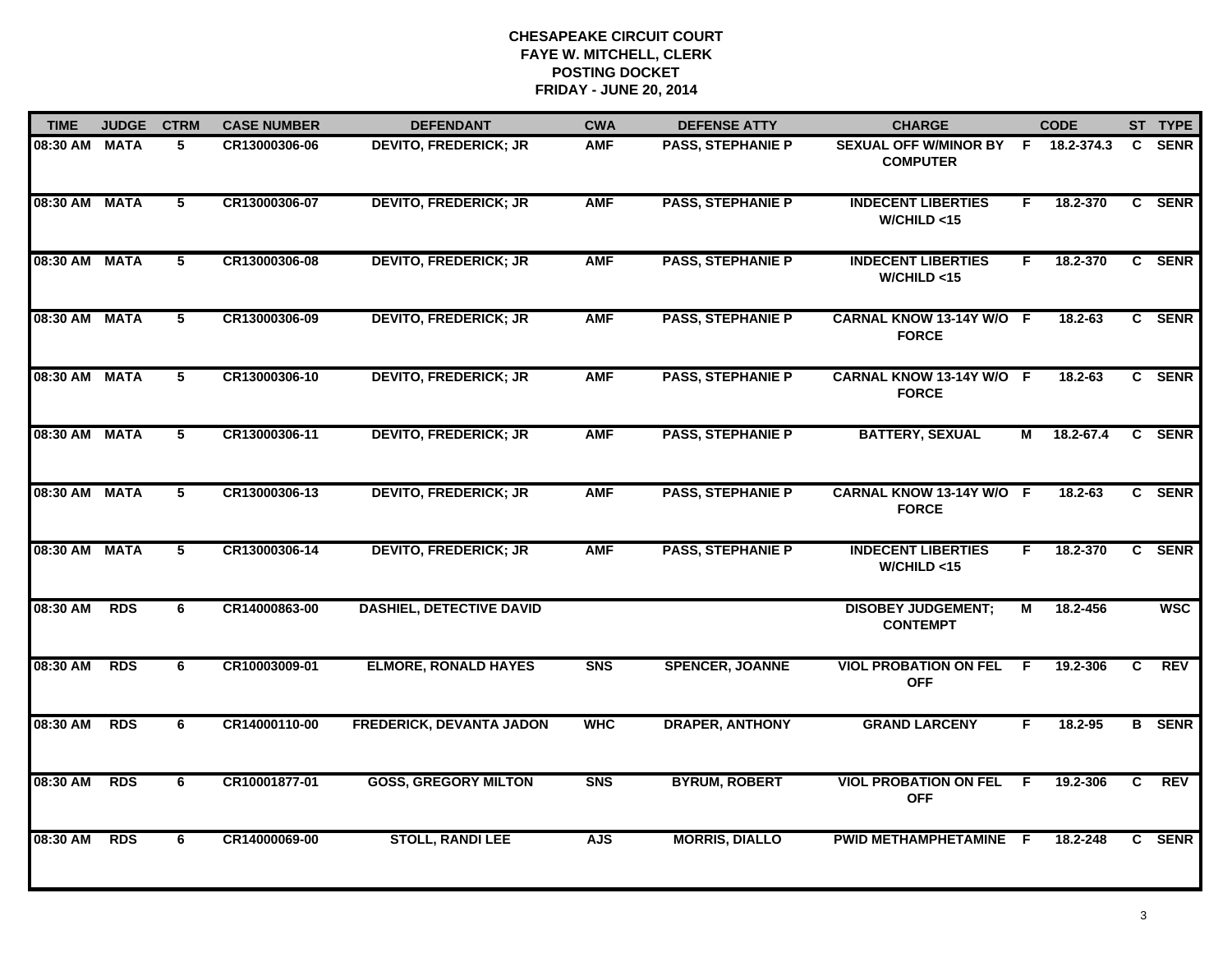| <b>TIME</b>   | <b>JUDGE</b> | <b>CTRM</b>    | <b>CASE NUMBER</b> | <b>DEFENDANT</b>                | <b>CWA</b> | <b>DEFENSE ATTY</b>       | <b>CHARGE</b>                                      |                | <b>CODE</b>        |              | ST TYPE       |
|---------------|--------------|----------------|--------------------|---------------------------------|------------|---------------------------|----------------------------------------------------|----------------|--------------------|--------------|---------------|
| 08:30 AM      | <b>RDS</b>   | 6.             | CR14000069-01      | <b>STOLL, RANDI LEE</b>         | <b>AJS</b> | <b>MORRIS, DIALLO</b>     | POSS PRECURSORS W/IN<br><b>MANUF</b>               | -F.            | 18.2-248           | $\mathbf{C}$ | <b>SENR</b>   |
| 09:30 AM MATA |              | 5              | CR14000406-00      | <b>CARTER, ALLEN SCOTT; JR</b>  | <b>KAM</b> | JONES, C                  | VIOL OFF FAIL TO REGIST, 2 F<br><b>OFF</b>         |                | 18.2-472.1         | C            | TBS           |
| 09:30 AM MATA |              | 5              | CR12001596-01      | <b>DAVIS, NATHANIEL</b>         |            |                           | <b>VIOL PROBATION ON FEL</b><br><b>OFF</b>         | - F            | 19.2-306           |              | C ADAT        |
| 09:30 AM MATA |              | 5              | CR12000414-02      | <b>DORSEY, ELIJAH SHAWN</b>     |            |                           | <b>VIOL PROBATION ON FEL</b><br><b>OFF</b>         | - F            | 19.2-306           |              | C ADAT        |
| 09:30 AM MATA |              | 5              | CR14000476-00      | <b>FISHER, MYRTLE ELIZABETH</b> | <b>ASA</b> | <b>HOLDER, WJ</b>         | <b>POSSESS OXCYCODONE</b>                          | -F             | 18.2-250           | B            | <b>TBS</b>    |
| 09:30 AM MATA |              | 5              | CR11000151-03      | <b>FREEMAN, BRIAN KEITH</b>     |            |                           | <b>VIOL PROBATION ON FEL F</b><br><b>OFF</b>       |                | 19.2-306           |              | C ADAT        |
| 09:30 AM MATA |              | $\overline{5}$ | CR14001004-00      | <b>HOGGARD, ANTONIO BRYAN</b>   |            |                           | <b>VIOL PROBATION ON FEL</b><br><b>OFF</b>         | $\overline{F}$ | 19.2-306           |              | C ADAT        |
| 09:30 AM MATA |              | 5              | CR13002566-00      | <b>JENKINS, WALTER TERENCE</b>  | <b>KAM</b> | <b>SINGLETON, KENNETH</b> | <b>COMP FRAUD: OBTAIN</b><br><b>SERV &gt;\$200</b> |                | $F = 18.2 - 152.3$ | <b>B</b>     | <b>TBS</b>    |
| 09:30 AM MATA |              | 5              | CR13002566-01      | <b>JENKINS, WALTER TERENCE</b>  | <b>KAM</b> | <b>SINGLETON, KENNETH</b> | <b>FORGE CHECK</b>                                 | F.             | 18.2-172           |              | B TBS         |
| 09:30 AM MATA |              | 5              | CR13002566-02      | <b>JENKINS, WALTER TERENCE</b>  | <b>KAM</b> | <b>SINGLETON, KENNETH</b> | <b>OBTAIN IDENTIFYING</b><br><b>INFORMATION</b>    |                | $F$ 18.2-186.3     | B            | <b>TBS</b>    |
| 09:30 AM MATA |              | 5              | CR13002566-03      | <b>JENKINS, WALTER TERENCE</b>  | <b>KAM</b> | <b>SINGLETON, KENNETH</b> | <b>OBTAIN MONEY FALSE</b><br><b>PRETENSE</b>       | F.             | 18.2-178           | В            | <b>TBS</b>    |
| 09:30 AM MATA |              | $\overline{5}$ | CR13002566-04      | <b>JENKINS, WALTER TERENCE</b>  | <b>KAM</b> | <b>SINGLETON, KENNETH</b> | <b>UTTER FORGED CHECK</b>                          | F              | 18.2-172           | В            | <b>TBS</b>    |
| 09:30 AM MATA |              | 5              | CR14001217-00      | <b>MCKENNEY, ROBERT MATTHEW</b> | <b>SMK</b> |                           | <b>ASSAULT &amp; BATTERY-</b><br><b>FAMILY</b>     | М              | 18.2-57.2          |              | <b>B</b> ADAT |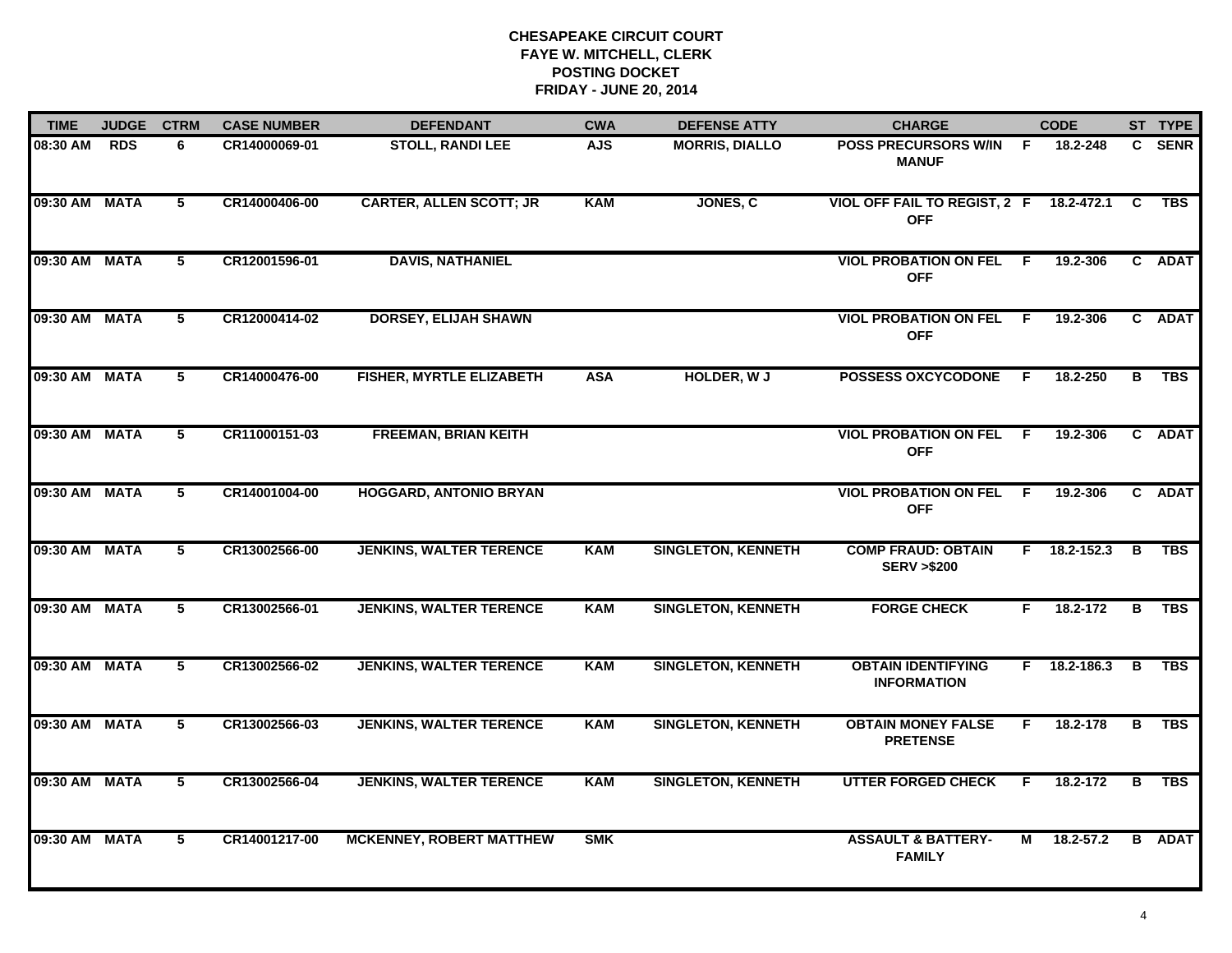| <b>TIME</b>   | <b>JUDGE</b> | <b>CTRM</b>    | <b>CASE NUMBER</b> | <b>DEFENDANT</b>             | <b>CWA</b> | <b>DEFENSE ATTY</b>           | <b>CHARGE</b>                                      |    | <b>CODE</b>    |                | ST TYPE       |
|---------------|--------------|----------------|--------------------|------------------------------|------------|-------------------------------|----------------------------------------------------|----|----------------|----------------|---------------|
| 09:30 AM MATA |              | 5              | CR13002567-00      | <b>WHITE, CAMERON ASHLEY</b> | <b>KAM</b> | <b>ROBINSON, TREVOR JARED</b> | <b>COMP FRAUD: OBTAIN</b><br><b>SERV &gt;\$200</b> |    | F 18.2-152.3   | в              | <b>TBS</b>    |
| 09:30 AM MATA |              | $\overline{5}$ | CR13002567-01      | <b>WHITE, CAMERON ASHLEY</b> | <b>KAM</b> | <b>ROBINSON, TREVOR JARED</b> | <b>COMP FRAUD: OBTAIN</b><br><b>SERV &gt;\$200</b> | F. | 18.2-152.3     | в              | <b>TBS</b>    |
| 09:30 AM MATA |              | $\overline{5}$ | CR13002567-02      | <b>WHITE, CAMERON ASHLEY</b> | <b>KAM</b> | <b>ROBINSON, TREVOR JARED</b> | <b>FORGE CHECK</b>                                 | F. | 18.2-172       | $\overline{B}$ | <b>TBS</b>    |
| 09:30 AM MATA |              | 5              | CR13002567-03      | <b>WHITE, CAMERON ASHLEY</b> | <b>KAM</b> | <b>ROBINSON, TREVOR JARED</b> | <b>OBTAIN IDENTIFYING</b><br><b>INFORMATION</b>    |    | $F$ 18.2-186.3 | B              | <b>TBS</b>    |
| 09:30 AM MATA |              | 5              | CR13002567-04      | <b>WHITE, CAMERON ASHLEY</b> | <b>KAM</b> | <b>ROBINSON, TREVOR JARED</b> | <b>OBTAIN MONEY FALSE</b><br><b>PRETENSE</b>       | F. | 18.2-178       | в              | <b>TBS</b>    |
| 09:30 AM MATA |              | 5              | CR13002567-05      | <b>WHITE, CAMERON ASHLEY</b> | <b>KAM</b> | <b>ROBINSON, TREVOR JARED</b> | <b>OBTAIN MONEY FALSE</b><br><b>PRETENSE</b>       | F. | 18.2-178       | В              | <b>TBS</b>    |
| 09:30 AM MATA |              | 5              | CR13002567-06      | <b>WHITE, CAMERON ASHLEY</b> | <b>KAM</b> | <b>ROBINSON, TREVOR JARED</b> | <b>UTTER FORGED CHECK</b>                          | F. | 18.2-172       | в              | <b>TBS</b>    |
| 09:30 AM MATA |              | $\overline{5}$ | CR13002567-07      | <b>WHITE, CAMERON ASHLEY</b> | <b>KAM</b> | <b>ROBINSON, TREVOR JARED</b> | <b>UTTER FORGED CHECK</b>                          | F  | 18.2-172       | $\overline{B}$ | <b>TBS</b>    |
| 09:30 AM MATA |              | 5              | CR13000025-00      | <b>WYMAN, JASON A</b>        | <b>CPO</b> | <b>PASS, STEPHANIE</b>        | <b>POSS OF HEROIN</b>                              | F. | 18.2-250       | C              | <b>TBS</b>    |
| 09:30 AM MATA |              | 5              | CR13000025-02      | <b>WYMAN, JASON A</b>        |            | <b>PASS, STEPHANIE P</b>      | <b>FAIL TO APPEAR -</b><br><b>SENTENCING</b>       | М  | 18.2-456       | C              | <b>TBS</b>    |
| 10:00 AM FBL  |              | $\mathbf{1}$   | CR14000765-00      | <b>AIRY, KRISTY LYNN</b>     | <b>CEE</b> | <b>WEGMAN, ROBERT</b>         | <b>DUI 1ST</b>                                     |    | M A.18.2-266   |                | <b>B</b> TRYL |
| 10:00 AM      | <b>FBL</b>   | $\mathbf{1}$   | CR14000836-00      | <b>ASKEW, SONYA MARIE</b>    | <b>CEE</b> | <b>JONES, M COLSTON</b>       | SUSP O/L 3RD                                       | м  | B.46.2-301     | $\overline{B}$ | <b>TRYL</b>   |
| 10:00 AM      | <b>FBL</b>   | $\mathbf{1}$   | CR14000701-00      | <b>BEALE, TAYLOR MCLANE</b>  | <b>CEE</b> | <b>RANDALL, JACK</b>          | <b>RECKLESS DRIVE 119/60</b>                       | M  | A.46.2-862     | S.             | <b>TRYL</b>   |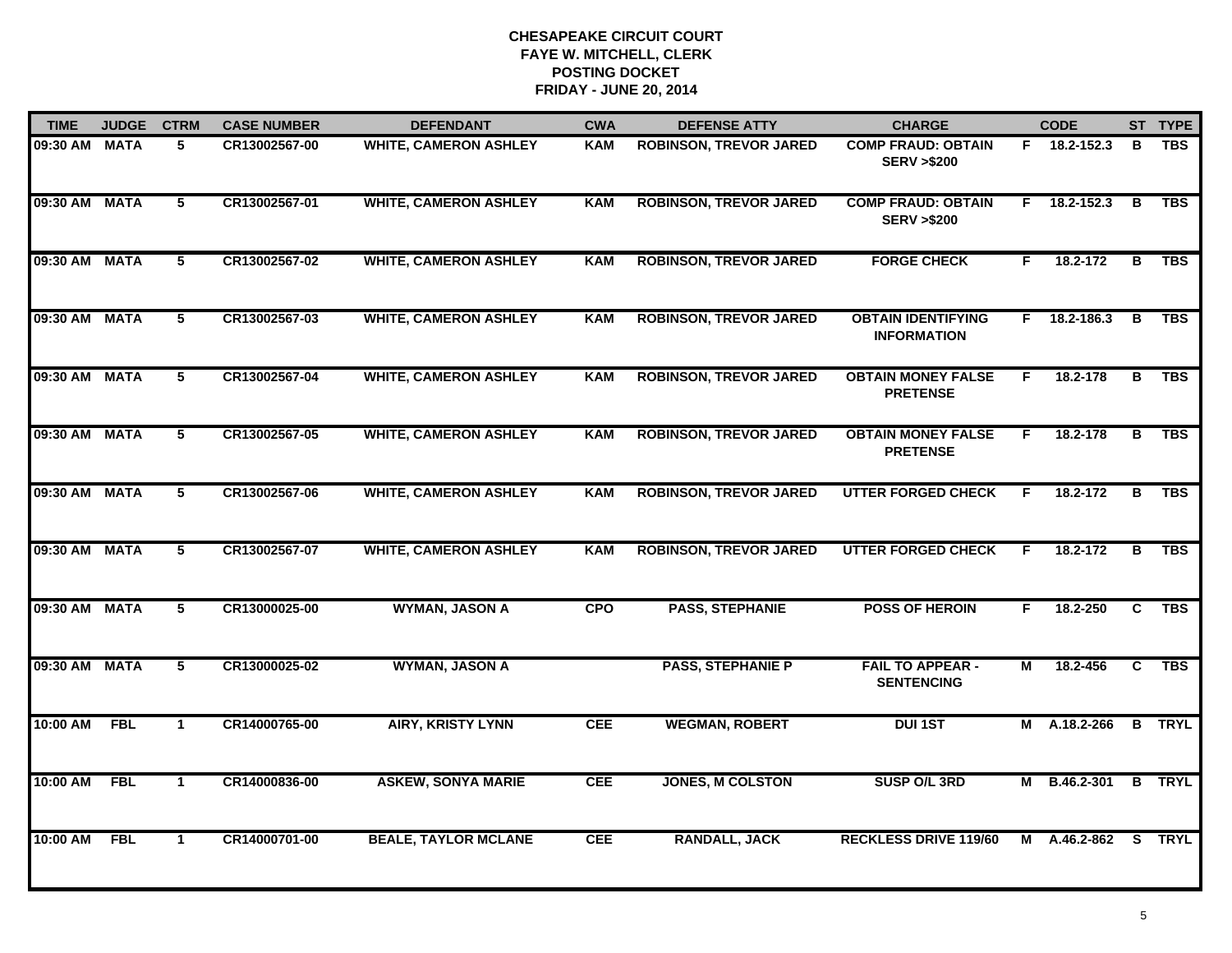| <b>TIME</b> | <b>JUDGE</b> | <b>CTRM</b>  | <b>CASE NUMBER</b> | <b>DEFENDANT</b>                    | <b>CWA</b> | <b>DEFENSE ATTY</b>     | <b>CHARGE</b>                                 |                | <b>CODE</b>         |                         | ST TYPE       |
|-------------|--------------|--------------|--------------------|-------------------------------------|------------|-------------------------|-----------------------------------------------|----------------|---------------------|-------------------------|---------------|
| 10:00 AM    | <b>FBL</b>   | -1           | CR14000849-00      | <b>BLYTHE, JEMALL ROBERT</b>        | <b>JAF</b> |                         | <b>SUSP O/L</b>                               |                | M B.46.2-301        |                         | S TRYL        |
| 10:00 AM    | <b>FBL</b>   | $\mathbf{1}$ | CR13000990-00      | <b>BOWEN, MELISSA ANN</b>           | <b>CEE</b> |                         | <b>SHOPLIFTING</b>                            | $\overline{M}$ | 18.2-96             | S                       | cc            |
| 10:00 AM    | <b>FBL</b>   | $\mathbf{1}$ | CR13000990-00      | <b>BOWEN, MELISSA ANN</b>           | <b>CEE</b> |                         | <b>SHOPLIFTING</b>                            | М              | 18.2-96             | S                       | <b>DD</b>     |
| 10:00 AM    | <b>FBL</b>   | $\mathbf 1$  | CR14000738-00      | <b>BRAZIE, RACHEL LAUREN</b>        | <b>CEE</b> |                         | SPEEDING 79/60                                |                | G.46.2-878 S TRYL   |                         |               |
| 10:00 AM    | <b>FBL</b>   | $\mathbf{1}$ | CR13002169-01      | <b>BRELAND, MARK ANTHONY; II</b>    | <b>DPB</b> | <b>SPENCER, JO ANNE</b> | <b>POSS MARIJUANA</b>                         | М              | 18.2-248            | B                       | <b>ROL</b>    |
| 10:00 AM    | <b>FBL</b>   | $\mathbf{1}$ | CR14000797-00      | <b>DADURA, DANIEL V</b>             | <b>JAF</b> |                         | <b>POSS MARIJUANA</b>                         |                | M 18.2-250.1 S TRYL |                         |               |
| 10:00 AM    | <b>FBL</b>   | $\mathbf{1}$ | CR14000655-00      | <b>DEBOLT, RICHARD W; JR</b>        | <b>JAF</b> | <b>PALLAI, MICHAEL</b>  | <b>DRIVE SUSPENDED/ DUI</b><br><b>RELATED</b> | М              | 18.2-272            |                         | S TRYL        |
| 10:00 AM    | <b>FBL</b>   | $\mathbf{1}$ | CR14000773-00      | <b>DONALDSON, TARIAN</b>            | <b>JAF</b> | LEE, ALLYSON            | <b>ASSAULT AND BATTER</b>                     | М              | 46-3                |                         | <b>B</b> TRYL |
| $10:00$ AM  | <b>FBL</b>   | $\mathbf{1}$ | CR14000693-00      | <b>EZIEME, PAUL V</b>               | <b>CEE</b> |                         | SPEEDING 38/25                                |                | F.46.2-874          |                         | S TRYL        |
| 10:00 AM    | <b>FBL</b>   | $\mathbf{1}$ | CR14000525-00      | <b>FERNANDES, KATIE RENEE</b>       | <b>JAF</b> | Neskis, George A.       | <b>DUI-1ST</b>                                |                | M A.18.2-266        |                         | <b>B</b> TRYL |
| 10:00 AM    | <b>FBL</b>   | $\mathbf 1$  | CR13002329-00      | <b>FERRIS, LORETTA SUE</b>          | <b>CEE</b> | Winn, A Robinson        | <b>DRIV UNDER</b><br><b>REVO/SUSPENSION</b>   | Μ              | B.46.2-301          | $\overline{\mathbf{s}}$ | <b>TRYL</b>   |
| 10:00 AM    | <b>FBL</b>   | $\mathbf{1}$ | CR14000538-00      | <b>GONZALES, RAPHAEL MANUEL; II</b> | <b>CEE</b> |                         | <b>RESISTING ARREST</b>                       | М              | 18.2-479.1          |                         | <b>B</b> TRYL |
| 10:00 AM    | <b>FBL</b>   | $\mathbf 1$  | CR14001110-00      | <b>ITURBE, NICHOLAS J</b>           | <b>CEE</b> |                         | <b>EXPIRED REGISTRATION</b>                   |                | 46.2-646            |                         | S TRYL        |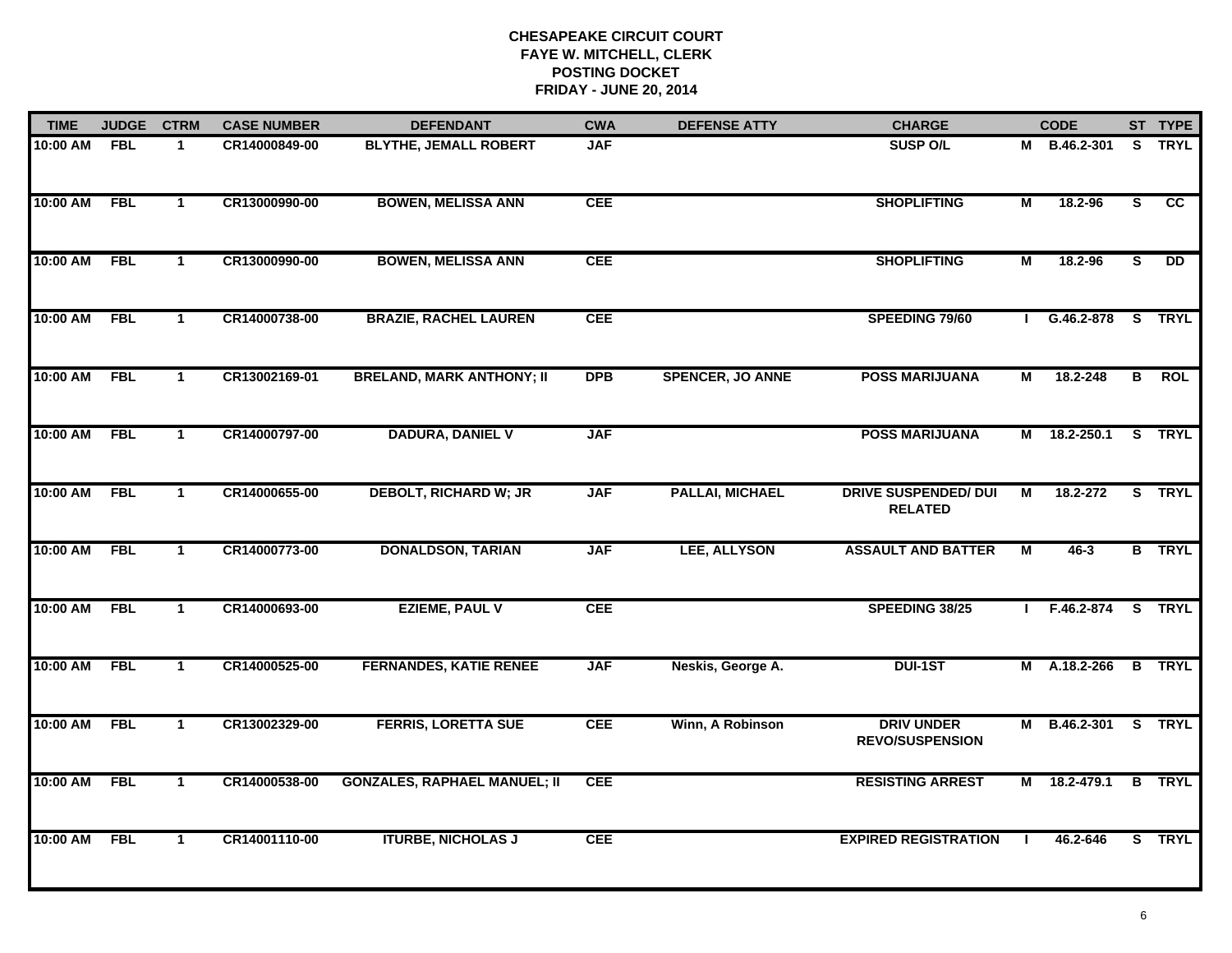| <b>TIME</b>  | <b>JUDGE</b> | <b>CTRM</b>    | <b>CASE NUMBER</b> | <b>DEFENDANT</b>               | <b>CWA</b> | <b>DEFENSE ATTY</b>      | <b>CHARGE</b>                                |   | <b>CODE</b>         |                         | ST TYPE                 |
|--------------|--------------|----------------|--------------------|--------------------------------|------------|--------------------------|----------------------------------------------|---|---------------------|-------------------------|-------------------------|
| 10:00 AM     | <b>FBL</b>   | $\mathbf{1}$   | CR14000893-00      | <b>JOHNSON, KENDRA ANNETTE</b> | <b>JAF</b> | PASS, STEPHANIE P        | <b>DUI 1ST (ACC)</b>                         |   | M A.18.2-266        |                         | <b>B</b> TRYL           |
| 10:00 AM     | FBL          | $\mathbf{1}$   | CR14000893-01      | <b>JOHNSON, KENDRA ANNETTE</b> | <b>JAF</b> | <b>PASS, STEPHANIE P</b> | SUSP OL: 3RD + OFF                           | М | B.46.2-301 B TRYL   |                         |                         |
| 10:00 AM     | <b>FBL</b>   | $\mathbf 1$    | CR13001847-02      | <b>LAWRENCE, NICHOLE LEIGH</b> | <b>CEE</b> | <b>DAVIS, RICHARD</b>    | <b>DISOBEY JUDGEMENT;</b><br><b>CONTEMPT</b> | М | 18.2-456            |                         | <b>B</b> TRYL           |
| 10:00 AM     | <b>FBL</b>   | $\mathbf{1}$   | CR14000403-00      | <b>LITTLES, TIARA NICOLE</b>   | <b>JAF</b> | <b>JOMES, M COLSTON</b>  | <b>SUSP O/L</b>                              | М | B.46.2-301          |                         | S TRYL                  |
| 10:00 AM     | <b>FBL</b>   | $\mathbf{1}$   | CR14000403-01      | <b>LITTLES, TIARA NICOLE</b>   | <b>JAF</b> | <b>JONES, M COLSTON</b>  | <b>FTA TRIAL</b>                             | М | 18.2-456            |                         | S TRYL                  |
| 10:00 AM FBL |              | $\mathbf 1$    | CR14000798-00      | <b>MANGES, VALERIE N</b>       | <b>CEE</b> | <b>ANDREWS, MARK A</b>   | <b>POSS MARIJUANA</b>                        |   | M 18.2-250.1 S TRYL |                         |                         |
| 10:00 AM     | FBL          | $\overline{1}$ | CR13002441-00      | <b>MANNING, CIERRA N</b>       | <b>CEE</b> | Wegman, Robert L         | 44/35 SP                                     |   | A.46.2-875          | $\overline{\mathbf{s}}$ | $\overline{\mathsf{U}}$ |
| 10:00 AM     | FBL          | $\mathbf{1}$   | CR14000964-00      | <b>MILEY, STEVEN DOUGLAS</b>   | <b>CEE</b> | <b>MILLER, DANIEL J</b>  | <b>DUI-1ST</b>                               |   | M A.18.2-266        |                         | <b>B</b> TRYL           |
| 10:00 AM     | <b>FBL</b>   | $\mathbf 1$    | CR14000853-00      | <b>MOORE, COREY LAMONT</b>     | <b>CEE</b> | <b>JONES, M COLSTON</b>  | <b>SUSP OL</b>                               | М | B.46.2-301          |                         | <b>B</b> TRYL           |
| 10:00 AM     | <b>FBL</b>   | $\mathbf{1}$   | CR13002090-00      | <b>PEAY, STEVEN</b>            | <b>JAF</b> | <b>BARLOW, JASON A</b>   | <b>PETIT LARCENY</b>                         | M | 46-15               |                         | C TRYL                  |
| 10:00 AM     | <b>FBL</b>   | $\mathbf{1}$   | CR13002090-01      | <b>PEAY, STEVEN</b>            | <b>JAF</b> | <b>BARLOW, JASON A</b>   | <b>FAIL TO APPEAR-TRYL</b>                   | М | 18.2-456            | C                       | CAP                     |
| 10:00 AM     | <b>FBL</b>   | $\mathbf{1}$   | CR14000530-00      | PITTMAN, ROBERT EARL           | CEE        |                          | 64/55 SP                                     |   | A.46.2-870 S TRYL   |                         |                         |
| 10:00 AM     | <b>FBL</b>   | $\mathbf{1}$   | CR14000530-01      | PITTMAN, ROBERT EARL           | <b>CEE</b> |                          | <b>SUSP O/L</b>                              |   | M B.46.2-301 S TRYL |                         |                         |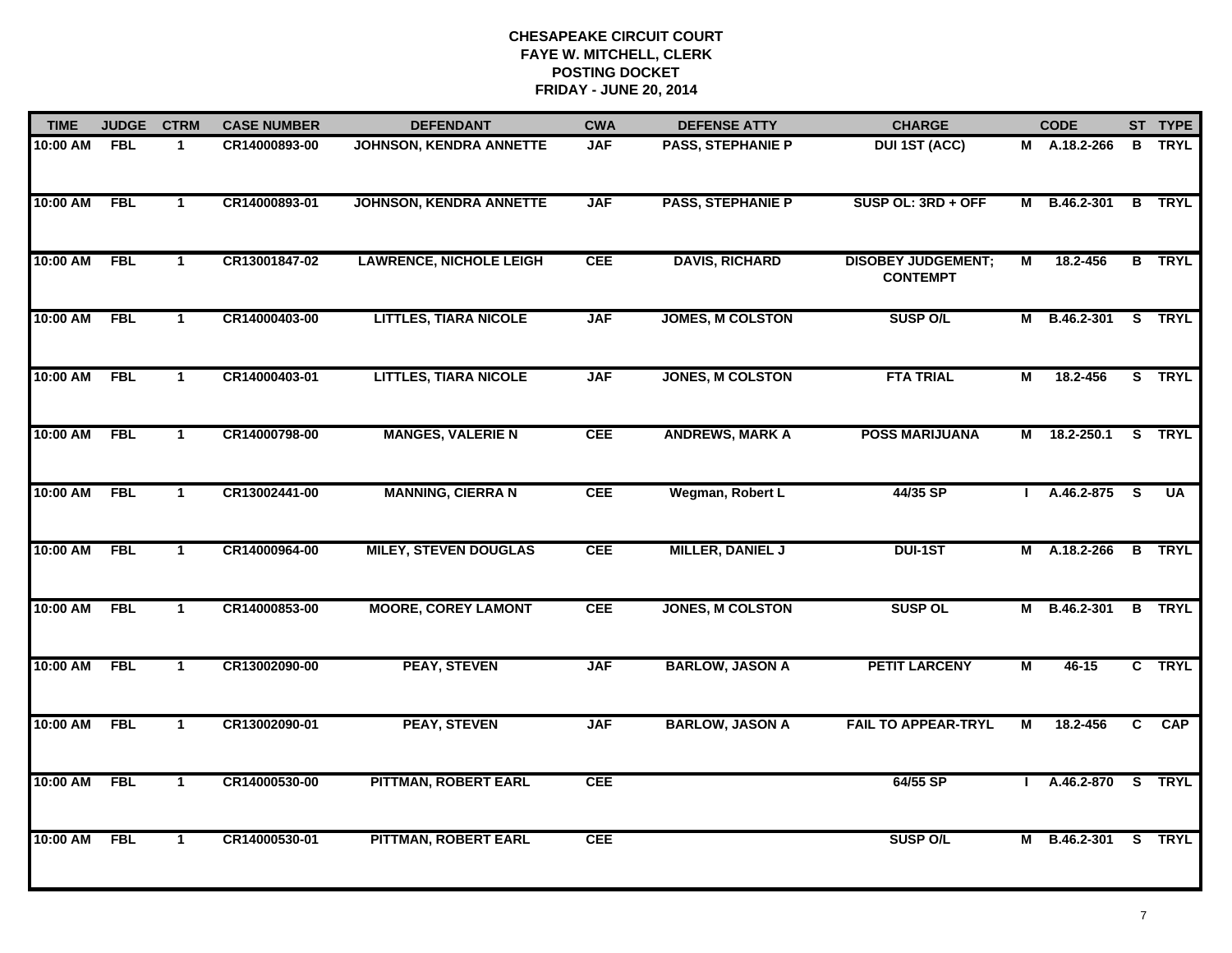| <b>TIME</b>  | <b>JUDGE</b> | <b>CTRM</b>    | <b>CASE NUMBER</b> | <b>DEFENDANT</b>                | <b>CWA</b> | <b>DEFENSE ATTY</b>         | <b>CHARGE</b>                                    |    | <b>CODE</b>          |              | ST TYPE       |
|--------------|--------------|----------------|--------------------|---------------------------------|------------|-----------------------------|--------------------------------------------------|----|----------------------|--------------|---------------|
| 10:00 AM     | <b>FBL</b>   | $\mathbf{1}$   | CR14000586-00      | <b>ROCCA, DAVID ISAAC</b>       | <b>JAF</b> | <b>ANDREWS, MARK</b>        | <b>POSS MARIJUANA</b>                            |    | M 18.2-250.1         |              | <b>B</b> TRYL |
| 10:00 AM     | <b>FBL</b>   | $\mathbf{1}$   | CR14000831-00      | <b>SCOTT, NICOLE</b>            | <b>CEE</b> | <b>JONES, M COLSTON</b>     | <b>FALSE REPORT/OBSTRUCT M</b><br><b>JUSTICE</b> |    | 18.2-461             |              | S TRYL        |
| 10:00 AM     | <b>FBL</b>   | $\mathbf{1}$   | CR14000751-00      | <b>SCRUGGS, VERONICA ANN</b>    | <b>JAF</b> | <b>SHORT, JAMES</b>         | <b>DWI-1ST</b>                                   |    | M A.18.2-266         |              | <b>B</b> TRYL |
| 10:00 AM     | <b>FBL</b>   | $\mathbf{1}$   | CR14000752-00      | <b>SHARP, DWAINA WENETTE</b>    | <b>CEE</b> | <b>JONES, M COLSTON</b>     | <b>DUI 1ST</b>                                   |    | M A.18.2-266         |              | <b>B</b> TRYL |
| 10:00 AM     | <b>FBL</b>   | $\mathbf{1}$   | CR13002696-00      | <b>SMITH, MICHAEL RODERICK</b>  | <b>DPB</b> | <b>MATHENY, AMINA</b>       | <b>DUI</b>                                       |    | M A.18.2-266         |              | <b>B</b> TRYL |
| 10:00 AM FBL |              | $\mathbf{1}$   | CR13002696-01      | <b>SMITH, MICHAEL RODERICK</b>  | <b>DPB</b> | <b>MATNENY, AMINA</b>       | <b>FAIL TO STAY IN LANE</b>                      |    | I A.46.2-804 S TRYL  |              |               |
| 10:00 AM     | <b>FBL</b>   | $\mathbf{1}$   | CR14000635-00      | <b>TAYLOR, KERRY ANNE-MARIE</b> | <b>JAF</b> | <b>COOPER, WANDA</b>        | <b>SUSPENDED LICENSE</b>                         |    | M B.46.2-301         |              | <b>B</b> TRYL |
| 10:00 AM     | FBL          | $\mathbf 1$    | CR14000969-00      | <b>TERRY, JOHNNIE FRANKLIN</b>  | <b>JAF</b> | <b>Brown, Curtis Tyrone</b> | <b>EXPIRED STATE</b><br><b>INSPECTION</b>        |    | I A.46.2-1158 S TRYL |              |               |
| 10:00 AM     | <b>FBL</b>   | 1              | CR14000771-00      | <b>TUCKER, DAKARI DARNELL</b>   | <b>JAF</b> | <b>JONES, M COLSTON</b>     | DRIVE ON REVOKED O/L-DUI M<br><b>REL</b>         |    | 18.2-272             |              | S TRYL        |
| 10:00 AM     | <b>FBL</b>   | $\mathbf{1}$   | CR14001001-00      | <b>WATSON, JALIEL DE'VONTE</b>  | <b>CEE</b> |                             | <b>ILLEGAL TINT</b>                              |    | 46.2-1052            |              | S TRYL        |
| 10:00 AM     | FBL          | $\mathbf{1}$   | CR13000685-03      | YOUNG, JORDAN K                 | <b>CEE</b> | <b>HARRIS, ERIC</b>         | <b>FTC-ASAP</b>                                  | М  | 18.2-456             | C            | UA            |
| 10:00 AM     | <b>JWB</b>   | $\overline{3}$ | CR13001452-00      | <b>SANDERLIN, JOVON LASHAWN</b> | <b>AJS</b> | <b>HOLDER, WM JOSHUA</b>    | <b>POSS TRANSPORT F/ARM</b>                      | F. | 18.2-308.2           | $\mathbf{C}$ | <b>JURY</b>   |
| 10:00 AM     | <b>JWB</b>   | $\mathbf{3}$   | CR13001452-01      | <b>SANDERLIN, JOVON LASHAWN</b> | <b>AJS</b> | <b>HOLDER, WM JOSHUA</b>    | <b>OBSTRUCT JUSTICE W/O</b><br><b>FORCE</b>      | М  | 18.2-460             | $\mathbf{c}$ | <b>JURY</b>   |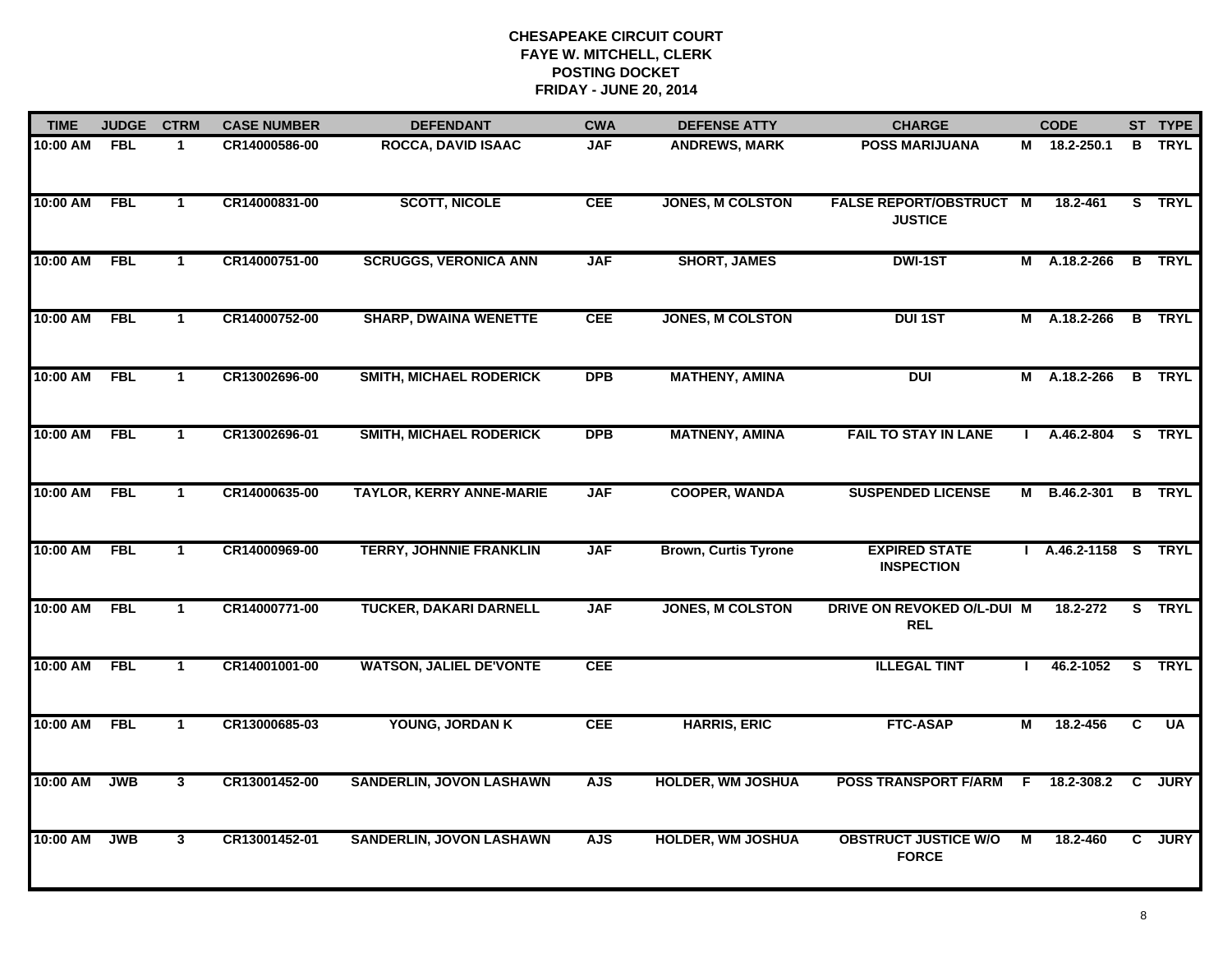| <b>TIME</b> | <b>JUDGE</b> | <b>CTRM</b>    | <b>CASE NUMBER</b> | <b>DEFENDANT</b>                   | <b>CWA</b> | <b>DEFENSE ATTY</b>       | <b>CHARGE</b>                                |    | <b>CODE</b>  |                | ST TYPE       |
|-------------|--------------|----------------|--------------------|------------------------------------|------------|---------------------------|----------------------------------------------|----|--------------|----------------|---------------|
| 10:00 AM    | <b>FHC</b>   | 4              | CR14000395-00      | <b>ANDERSON, MARCUS K</b>          | <b>BKF</b> | <b>POULSON, MICHAEL</b>   | <b>STATUTORY BURGLARY</b>                    | F  | 18.2-91      | B              | <b>PLEA</b>   |
| 10:00 AM    | <b>FHC</b>   | 4              | CR14000395-01      | <b>ANDERSON, MARCUS K</b>          | <b>BKF</b> | POULSON, MICHAEL          | <b>GRAND LARCENY</b>                         | F  | 18.2-95      |                | <b>B</b> PLEA |
| 10:00 AM    | <b>FHC</b>   | $\overline{4}$ | CR13002388-00      | <b>BARRETT, JAMES FRANCIS; III</b> | CLB        | <b>BARLOW, JASON A</b>    | <b>MALICIOUS WOUNDING</b>                    | F. | $18.2 - 51$  |                | <b>B</b> TRYL |
| 10:00 AM    | <b>FHC</b>   | 4              | CR14000939-00      | <b>BROOKS, ZONDRA HILL</b>         | <b>SNS</b> | Martin, Terence P         | <b>MALICIOUS WOUNDING-</b><br><b>ATTEMPT</b> | F. | $18.2 - 51$  |                | <b>B</b> PLEA |
| 10:00 AM    | <b>FHC</b>   | 4              | CR10000956-02      | <b>BROWN, RHYEEM NATHANIEL</b>     | <b>MLK</b> | <b>JOHNSON, STEPHANIE</b> | <b>VIOL PROBATION ON FEL</b><br><b>OFF</b>   | F  | 19.2-306     |                | C BOND        |
| 10:00 AM    | <b>FHC</b>   | 4              | CR14000976-00      | <b>DEALE, NEYSA DALIZ</b>          | <b>DPB</b> | <b>WEGMAN, ROBERT</b>     | HIT & RUN-INJURY OR<br><b>DEATH</b>          |    | F C.46.2-894 | $\overline{B}$ | <b>PLEA</b>   |
| 10:00 AM    | <b>FHC</b>   | $\overline{4}$ | CR14000976-01      | <b>DEALE, NEYSA DALIZ</b>          | <b>DPB</b> | <b>WEGMAN, ROBERT</b>     | <b>DUI 1ST (ACC)</b>                         | M  | A.18.2-266   | $\overline{B}$ | <b>PLEA</b>   |
| 10:00 AM    | <b>FHC</b>   | 4              | CR14000938-00      | <b>FAULKNER, WARREN JAMES</b>      | <b>SNS</b> | <b>Martin, Terence P</b>  | A&B-FAM MEMBER, 3RD+ F<br><b>OFF</b>         |    | 18.2-57.2    |                | <b>B</b> TRYL |
| 10:00 AM    | <b>FHC</b>   | 4              | CR14000713-00      | <b>GALINDO, ANTONIO AVEDANA</b>    | <b>ASA</b> | Taylor, Matthew T.; Sr.   | <b>FORGE A PUBLIC RECORD F</b>               |    | 18.2-168     |                | C PLEA        |
| 10:00 AM    | <b>FHC</b>   | 4              | CR14000713-01      | <b>GALINDO, ANTONIO AVEDANA</b>    | <b>ASA</b> | Taylor, Matthew T.; Sr.   | DRIV W/SUSP LIC 3RD IN 10Y F                 |    | 18.2-272     |                | C PLEA        |
| 10:00 AM    | <b>FHC</b>   | 4              | CR14000172-00      | <b>LAWRENCE, RASHIEK</b>           | <b>WHC</b> | <b>PASS, STEPHANIE</b>    | <b>GRND LARCENY</b>                          | F. | 18.2-95      | F.             | <b>CAP</b>    |
| 10:00 AM    | <b>FHC</b>   | $\overline{4}$ | CR14000613-00      | <b>LEWIS, JONATHAN ANDREW</b>      | <b>MLK</b> |                           | <b>POSS FIREARM W/DRUG</b>                   | F. | 18.2-308.4   | B              | <b>PLEA</b>   |
| 10:00 AM    | <b>FHC</b>   | 4              | CR14000613-01      | <b>LEWIS, JONATHAN ANDREW</b>      | <b>MLK</b> |                           | <b>POSSESS COCAINE</b>                       | F  | 18.2-250     |                | <b>B</b> PLEA |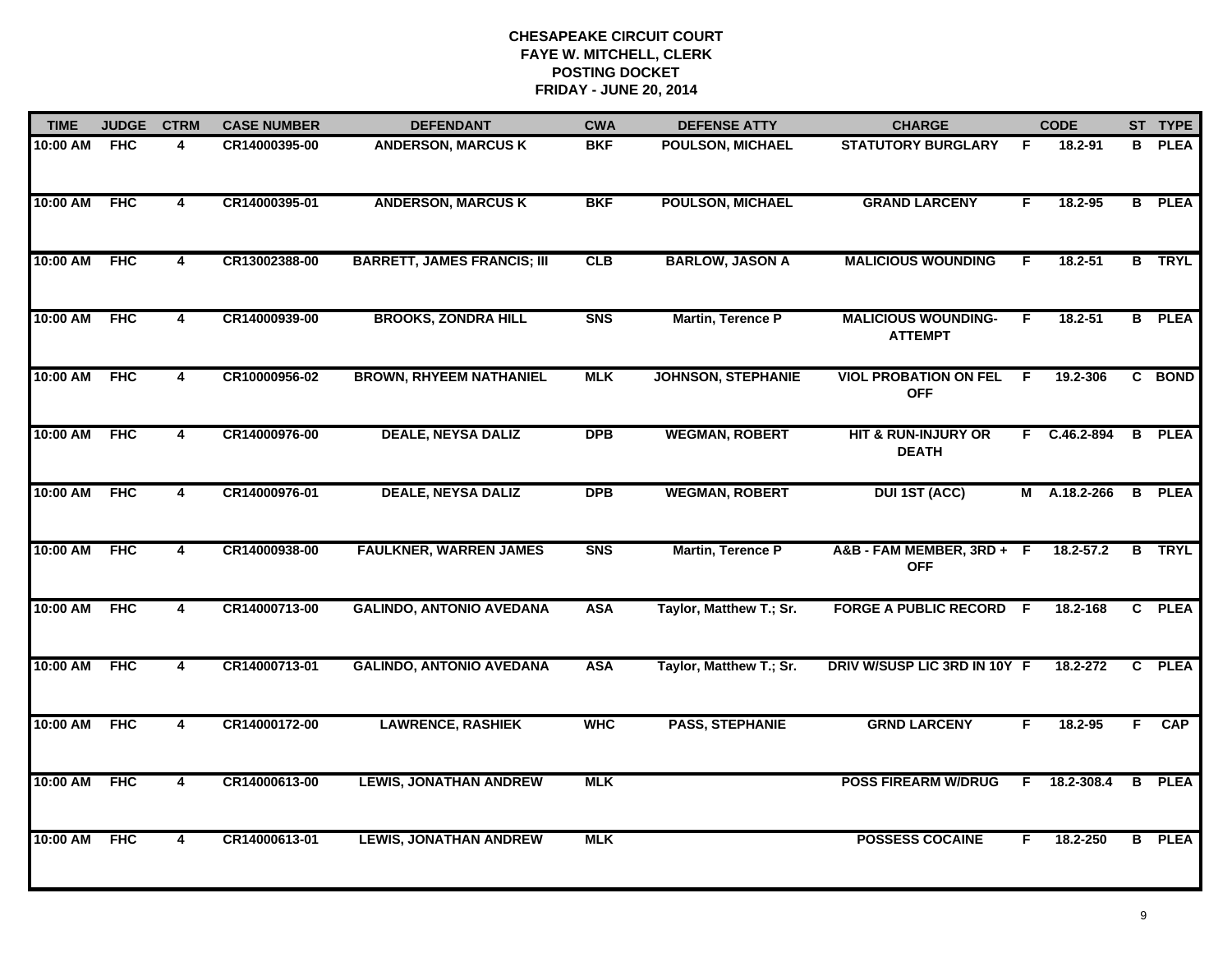| <b>TIME</b> | <b>JUDGE</b> | <b>CTRM</b> | <b>CASE NUMBER</b> | <b>DEFENDANT</b>             | <b>CWA</b> | <b>DEFENSE ATTY</b> | <b>CHARGE</b>        | <b>CODE</b> | ST | <b>TYPE</b> |
|-------------|--------------|-------------|--------------------|------------------------------|------------|---------------------|----------------------|-------------|----|-------------|
| 10:00 AM    | <b>FHC</b>   |             | CR14001162-00      | <b>RIDDICK, AHKEY LAMONT</b> | <b>PLC</b> | Winn. A Robinson    | <b>GRAND LARCENY</b> | 18.2-95     |    | <b>PLEA</b> |